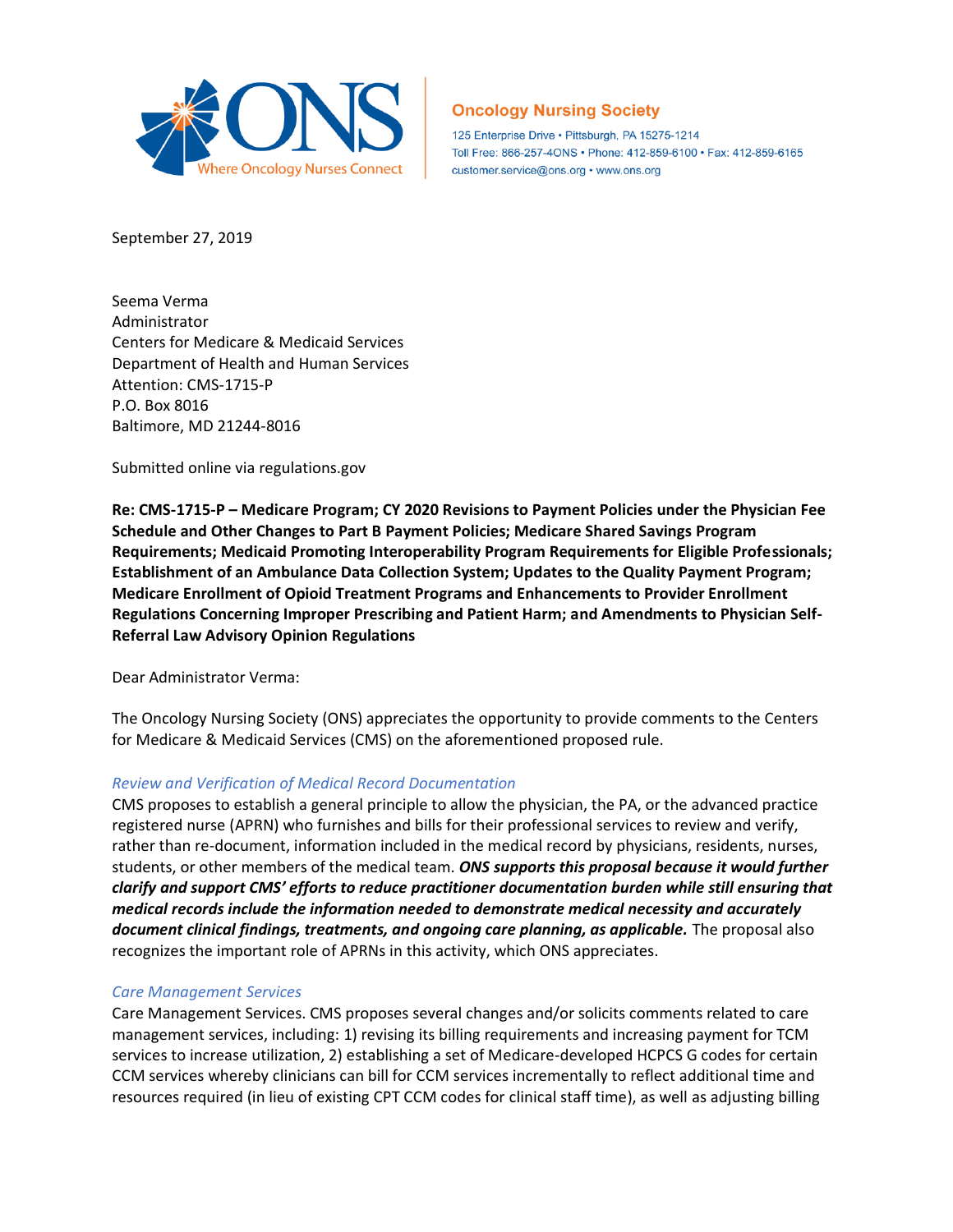requirements related to typical care plan elements, and 3) establishing separate coding and payment for Principal Care Management (PCM) services, which describe care management services for one serious chronic condition.

We appreciate CMS' continued recognition of the value of care management services in the Medicare population. *We generally support these proposals, but urge CMS to work with nurses to develop educational materials that will ensure correct use of these codes, particularly in light of the potential overlap in these services, the newly revised E/M services, and the complexity add-on code. We ask CMS to include specific scenarios that clarify the use of these new codes by APRNs.*

#### *Comment Solicitation on Consent for Communication Technology-Based Services*

CMS seeks comment on whether a single advance beneficiary consent could be obtained for a number of communication technology-based services. During the consent process, the practitioner would make sure the beneficiary is aware that utilization of these services will result in a cost sharing obligation. CMS seeks comment on the appropriate interval of time or number of services for which consent could be obtained, and on the potential program integrity concerns associated with allowing advance consent and how best to minimize those concerns. *ONS supports a single advance beneficiary consent. Practitioners should be allowed to seek advance beneficiary consent for any combination of current communication technology-based services for no less than one year from the date the advance beneficiary consent is obtained.* ONS does not believe that additional program integrity efforts are necessary to support such a policy, given that CMS' current audit programs should identify any unusual billing practices associated with these services.

### *Comment Solicitation on Opportunities for Bundled Payments under the PFS*

CMS seeks comment on "opportunities to expand the concept of bundling to recognize efficiencies among physicians' services paid under the physician fee schedule (PFS) and better align Medicare payment policies" to improve individual health care, improve the health care of communities, and lower costs. ONS is concerned about the impact of efforts to expand bundled payments for cancer care and treatment under the PFS, given the challenges associated with current bundled payment programs, including the lack of transparency in existing programs and other alternative payment and delivery models. *ONS recommends that CMS evaluate current bundled payment programs to certify that quality is accurately measured and maintained, and cost-savings are truly being produced, before expanding bundled payment programs under the PFS.*

#### *Payment for Evaluation and Management (E/M) Visits*

CMS proposes to rescind its finalized policy for CY 2021 to collapse the payment rates for Levels 2-4, as well as rescind the new prolonged services code. In its place, CMS proposes to adopt the recommendations of AMA CPT and RUC to restructure and revalue the codes. CMS also adopted a new time-based prolonged services code as put forth by CPT for use with Level 5 visits. These policies are all proposed to go into effect January 1, 2021.

*We generally support these proposals, and urge CMS to finalize them. As noted above, we look to CMS to provide education and clarify the use of these codes considering the overlap in other care management services.* 

#### *Enhancements to General Enrollment Policies Concerning Improper Prescribing and Patient Harm*

Under current regulations, CMS may revoke a physician's or other eligible professional's Medicare enrollment if he or she has a pattern or practice of prescribing Part D drugs that: (1) is abusive, and/or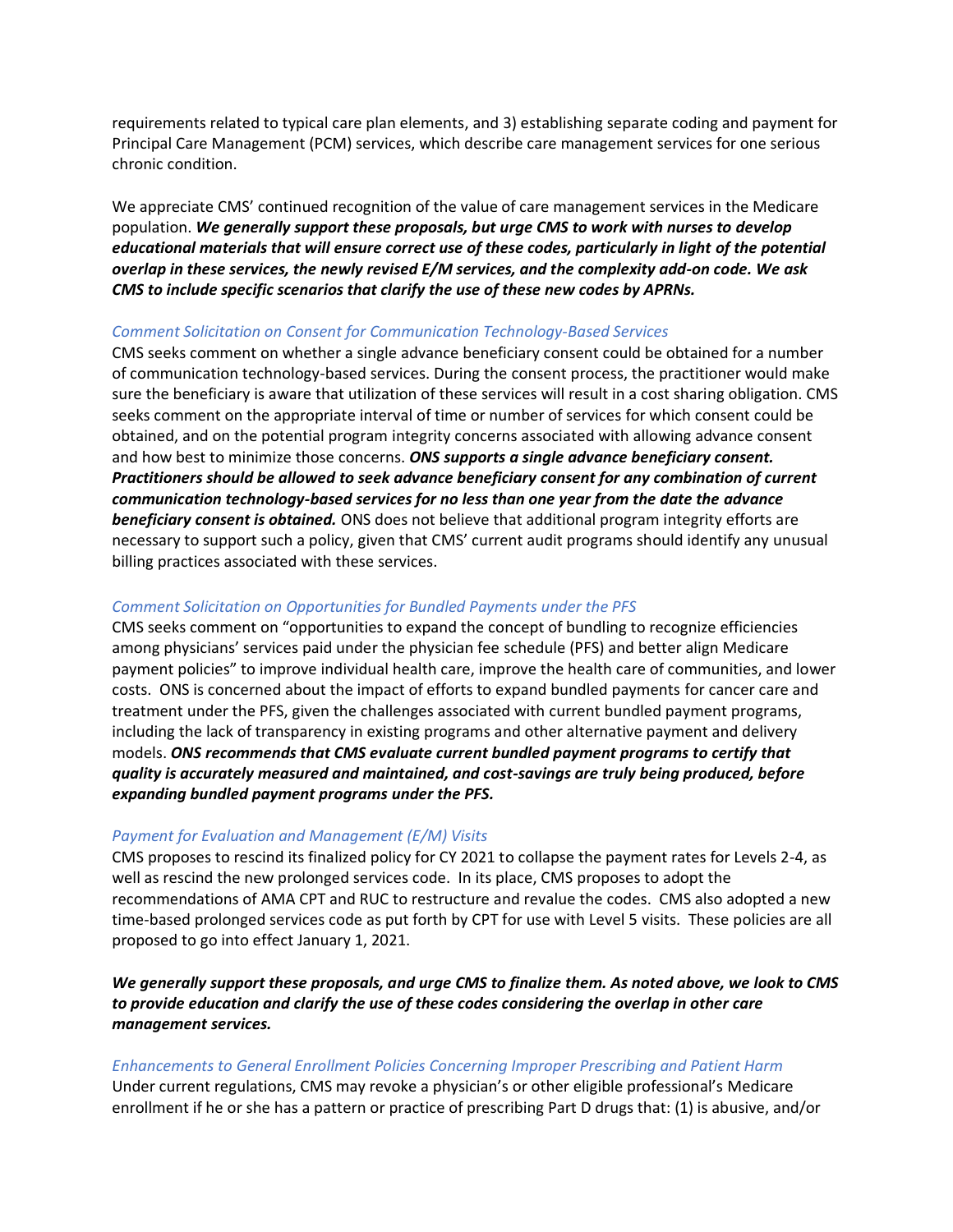represents a threat to the health and safety of Medicare beneficiaries; or (2) fails to meet Medicare requirements. CMS proposes to revise these regulations to include Part B drugs, noting that this proposal would affect prescriptions of any Part B or D drugs, not merely those prescriptions given to beneficiaries using opioid treatment programs (OTPs).

ONS agrees that administrative actions by CMS to revoke the enrollments of practitioners who have engaged in a variety of improper prescribing practices have helped to shield beneficiaries and the Medicare program at large from potential harm. This proposal, however, fails to balance concerns regarding improper prescribing and patient harm against the need to ensure access to care for patients. The proposal is duplicative of current safety mechanisms and would result in undue ambiguity and burden for practitioners. Furthermore, what may be considered inappropriate or excessive prescribing for the general population could be clinically appropriate when taking a patient's individual circumstances into consideration, such as in the case of pain management and palliative care. Many "off-label" uses are both clinically appropriate and represent the standard of care.

CMS proposes to add a new revocation reason and a new denial reason to regulation text to permit CMS to revoke or deny, as applicable, a physician's or other eligible professional's enrollment if he or she has been subject to prior action from a state oversight board, federal or state health care program, Independent Review Organization (IRO) determination(s), or any other equivalent governmental body or program that oversees, regulates, or administers the provision of health care with underlying facts reflecting improper physician or other eligible professional conduct that led to patient harm.

ONS considers this proposal an overreach by the agency, given that the factors CMS would consider in determining whether a revocation or denial on this ground is appropriate are not necessarily indicative of patient harm. The proposed rule does not outline clear standards for how CMS will determine whether there are sufficient grounds to revoke or deny enrollment based on patient harm, and the inclusion of "any other information that CMS deems relevant to its determination" as a factor in determining a revocation or denial would provide the agency with overly broad discretion in making enrollment decisions. *It is for these reasons that ONS opposes CMS' enrollment revocation and denial proposals.* 

### *Deferring to State Scope of Practice Requirements: Hospice*

CMS proposes to revise its regulations to permit a hospice to accept drug orders from a physician, NP, or PA. CMS also seeks to fully understand the current and future role of NPPs in hospice care and the hospice CoPs, and requests public comment on several questions.

• *What is the role of a NPP in delivering safe and effective hospice care to patients? What duties should they perform? What is their role within the hospice interdisciplinary group and how is it distinct from the role of the physician, nurse, social work, and counseling members of the group?* 

The Clinical Practice Guidelines for Quality Palliative Care, 4th edition, updated and released in 2018 clearly defines recommendations for interdisciplinary teams to include: *"a team of physicians, advanced practice registered nurses, physician assistants, nurses, social workers, chaplains, and others based on need."* Advanced practice registered nurses (APRNs) (notably, nurse practitioners [NPs]) provide complex symptom management including ordering and interpreting tests, making referrals and prescribing medications, having goals of care conversations including DNR, order transitions in care to hospice, and provide support for patients and their families directly and through referrals. As integral members of the palliative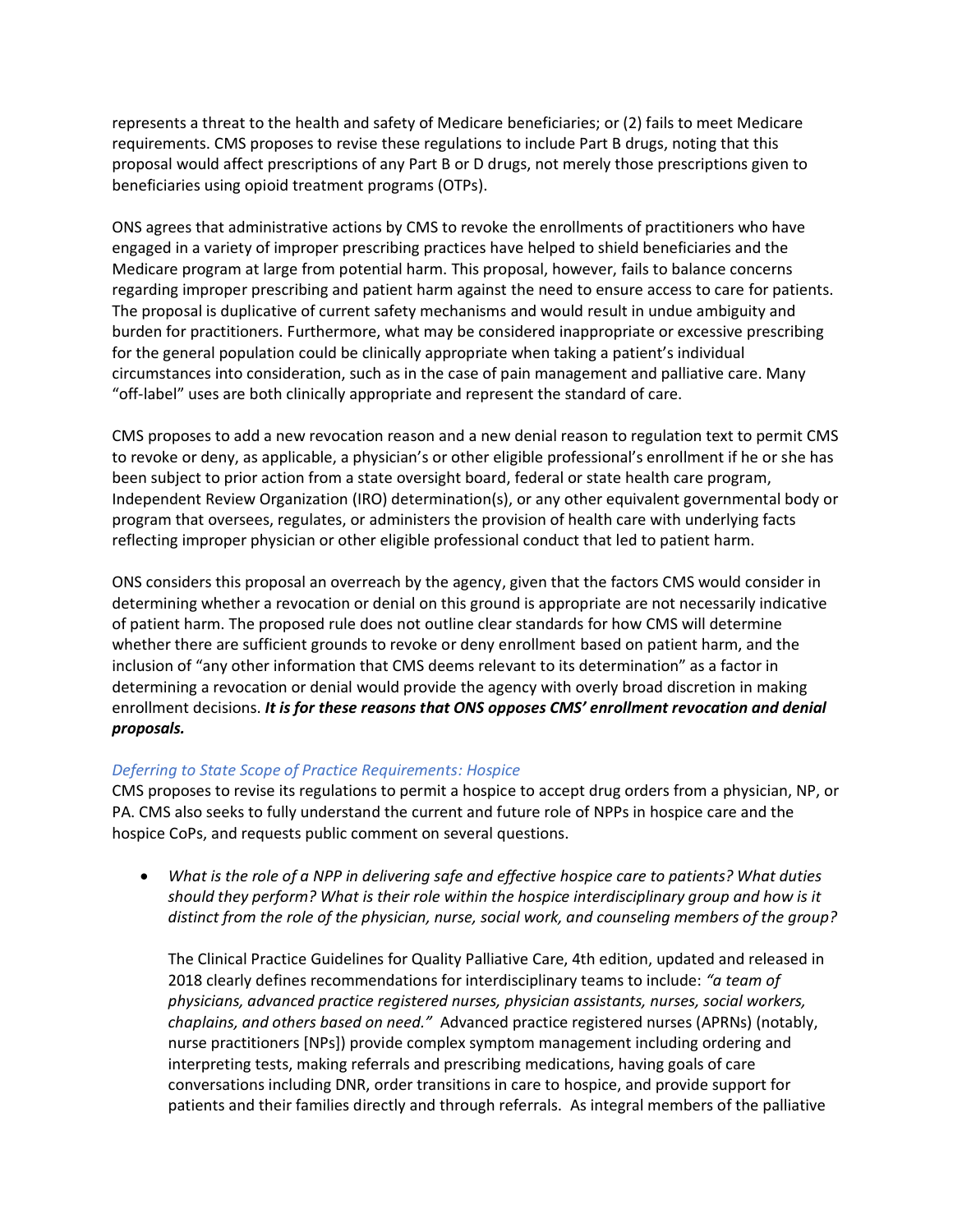care teams on which they work, NPs may serve as clinicians and educators, patient care advocates, and also in leadership roles. They should be allowed to provide the same level of support and care on hospice teams. NPs should be allowed to provide ongoing management and patient care including palliative and supportive care and transitions to hospice care.

• *Nursing services are a required core service within the Hospice benefit, as provided in section 1861(dd)(B)(i) of the Act, which resulted in the defined role for NPs in the Hospice COPs. Should other NPPs also be considered core services on par with NP services? If not, how should other NPP services be classified?* 

In current clinical practice, NPs, and physician assistants (PAs) have similar position descriptions and responsibilities. However, PAs are required to have physician supervision. NPs have varying levels of independence of practice (with or without physician supervision) based on state laws. Twenty-three states provide NPs with full and independent scope of practice.

• *In light of diverse existing state supervision requirements, how should NPP/APP services be supervised? Should this responsibility be part of the role of the hospice medical director or other physicians employed by or under contract with the hospice? What constitutes adequate supervision, particularly when the NPP and supervising physician are located in different offices, such as hospice multiple locations?*

For continuity of care and administrative simplification, Medicare policy should enable nonphysician practitioners to continue to deliver care to Medicare patients to the full scope of practice as determined by state boards of practice in each state. While the scope of practice varies by state from full independence without a supervising physician (23 states for NPs) to varying levels of supervision including a necessitated supervising physician for physician assistants, CMS should allow parity for all non-physician practitioners providing the same care as a physician. This will help improve equity and reduce disparities in care and improve the delivery of quality care. It also permits flexibility to accommodate changing models of hospice care which may include telemedicine including across state lines, home-based palliative to hospice models of care, and changes needed to meet the needs for access to hospice and palliative care in rural and remote settings.

• *What requirements and time frames currently exist at the state level for physician co-signatures of NPP? Are these existing requirements appropriate for the hospice clinical record? If not, what requirements are appropriate for the hospice clinical record?* 

If under state law, non-physician practitioners do not require physician co-signature for any other specialty, signatures should not be mandated for hospice practice. Transitions to hospice benefit should be under the license of APPs (NPs and PAs) in states that have independence of practice and do not require a supervising physician.

• *What are the essential personnel requirements for PAs and other NPPs?* 

There should be a thoughtful and a flexible process so as not to inadvertently limit the hospice care workforce. All non-physician providers should be part of a discussion on all non-physician provider competency standards and expectations.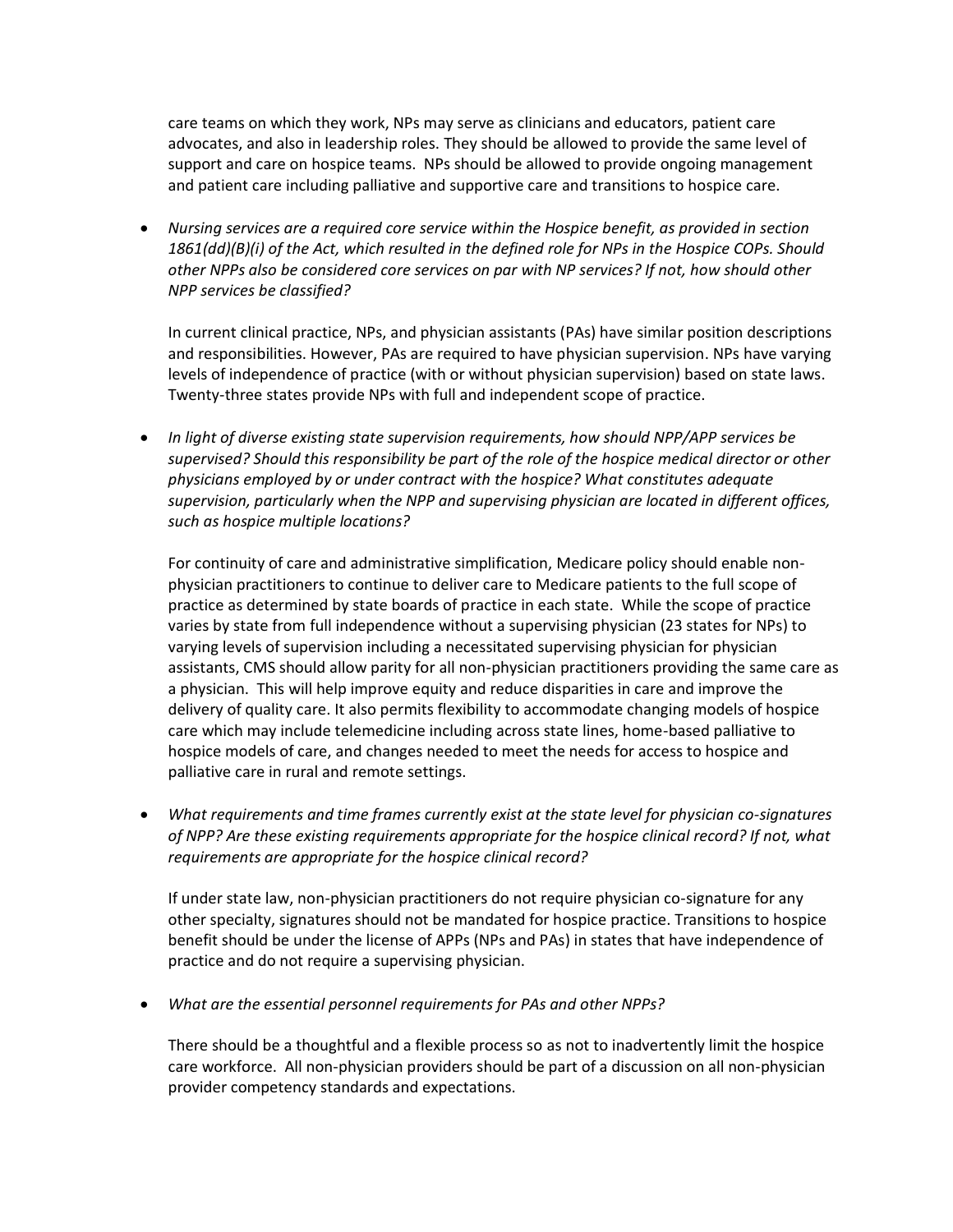## *CY 2020 Updates to the Quality Payment Program*

#### Merit-based Incentive Payment System (MIPS) Value Pathways (MVP) Framework

CMS proposes to apply a new MIPS Value Pathways (MVP) framework to future proposals beginning with the 2021 MIPS performance period/2023 MIPS payment year. According to the proposed rule, the MVP framework would create a more cohesive participation experience by connecting measures and activities from across the four MIPS performance categories that are relevant to a specialty or medical condition, incorporate a set of administrative claims-based quality measures that focus on population health, provide data and feedback to clinicians, and enhance information provided to patients.

The four guiding principles CMS would use to define MVPs are:

- 1. MVPs should consist of limited sets of measures and activities that are meaningful to clinicians, which will reduce or eliminate clinician burden related to selection of measures and activities, simplify scoring, and lead to sufficient comparative data.
- 2. MVPs should include measures and activities that would result in providing comparative performance data that is valuable to patients and caregivers in evaluating clinician performance and making choices about their care.
- 3. MVPs should include measures that encourage performance improvements in high priority areas.
- 4. MVPs should reduce barriers to alternative payment model (APM) participation by including measures that are part of APMs where feasible and by linking cost and quality measurement.

# *ONS thanks and commends CMS for its focus on creating a more cohesive and simplified MIPS participation experience.* Increasing data and feedback to clinicians in an effort to reduce reporting burden, and facilitate movement towards APMs is of high priority. Further, we believe the MVP guiding principles (above) are relevant to the goals of the QPP; further definition is not necessary.

*Nevertheless, ONS is concerned that the proposed MVP framework does not meaningfully address the most significant underlying problems with MIPS.* As currently envisioned, the framework does not truly unify the MIPS performance categories *of Quality, Improvement Activities, Promoting Interoperability (formerly Advancing Care Information), and Cost.* Instead, it connects each category under a common theme while maintaining distinct sets of measures, activities, reporting and scoring rules, ultimately resulting in a single incentive payment. ONS believes that it is crucial for the framework to provide crosscategory credit in order to eliminate duplicative reporting and enable clinicians to spend their time tracking their performance rather than tracking compliance, in order to provide the best care possible for all oncology patients including those participating in clinical trials. ONS believes that the current statute grants CMS the flexibility necessary to adopt a more consistent, less complex policy that incentivizes innovative demonstrations of high-quality, high-value care.

We also believe a "Call for MVPs" as described in the proposed rule would likely produce a more robust and meaningful outcomes measurement across quality as using the specialty sets with revisions would seem inadequate. The current specialty measure sets are long standing process measures, that may be useful for internal performance improvement but appear to be of limited value in the goal of addressing priority outcomes. *ONS strongly agrees that outlier analysis and other types of actionable data as performance feedback is vitally important to eligible clinicians and strongly believes, based on our experience as a QCDR vendor, that this is a very important benefit of the QCDR.* Many platforms can provide clinicians with near real-time performance data in the form of outlier reports and actionable performance data by measure and provider.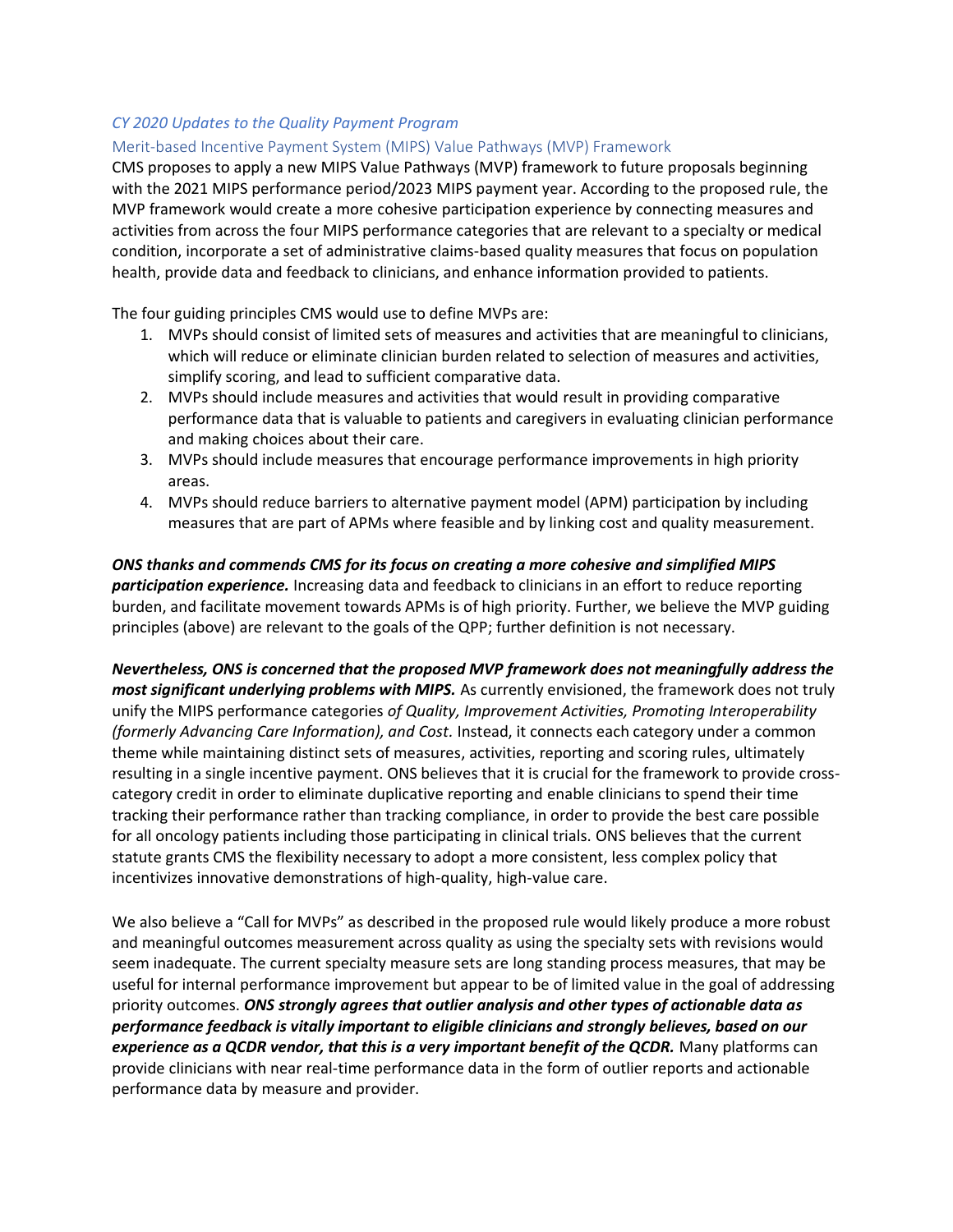In addition, *ONS supports the requirement that measures be fully specified prior to inclusion in the QPP.* We further espouse our experience that the best method of testing a measure is a fit-for-purpose approach after a measure has been fully deployed in the QCDR and utilizing the data from implementation for testing as opposed to requirements for specialized testing. As a QCDR vendor and measure developer, ONS has utilized both methods of testing and based on this experience, promotes measure testing through provisional implementation in real-world conditions as a practical approach. While the measures in ONS' QCDR are eCQMs, the reality is that many of our sites/potential subscribers are asking for registry/manual measures. After spending 2018 and 2019 in both measure development and measure maintenance activities, we continue to find that eCQMs requiring patient level eHR clinical assessment, PRO data or diagnostic data are not consistently feasible – even in large academic medical centers. For this reason, *we suggest that CMS consider maintaining similar measures with different collection types – even in the face of creating and maintain separate benchmarking at this time.* 

Despite the effort to reduce clinician burden through MVPs, as a QCDR vendor, we have concerns that the magnitude of this change will create confusion for clinicians and vendors given the aggressive timeline proposed. *We encourage CMS to consider allowing more development time, and perhaps some pilot testing prior to implementation of the MVPs.*

Finally, to the extent MVPs address cancer care and treatment, *we urge CMS to ensure oncology nurses are able to meaningfully participate in the MVP development process. We further encourage CMS to ensure its MVPs consider the continuum of care for all patients, particularly those with a cancer diagnosis.* 

### Qualified Clinical Data Registry (QCDR) Provisions

CMS requests comments on policies for how QCDR measures would be used in MVPs – asking whether they should be integrated along with MIPS measures, or be limited to specific MVPs consisting only of QCDR measures. CMS also questions how the agency should continue to encourage clinicians to use QCDRs under MVPs. ONS is of the belief that QCDR measures should be integrated along with MIPS measures in MVPs. However, because the proposed rule does not provide enough detail to allow stakeholders to respond to these questions in an informed manner, *ONS recommends that CMS publish a separate request for information or notice of proposed rulemaking to address these issues.* 

CMS proposes to require that QCDRs provide performance feedback to participants at least four times a year and provide specific feedback on how they compare to others who have submitted data on a given measure within the QCDR. *ONS notes that the frequency of feedback reports that would be required by this proposal does not seem necessary for QCDRs that do not have adequate data from their clinicians and groups.* 

CMS proposes to amend current regulations to state that the agency may consider the extent to which a QCDR measure is available to MIPS eligible clinicians reporting through QCDRs other than the QCDR measure owner for purposes of MIPS. If CMS determines that a QCDR measure is not available to MIPS eligible clinicians, groups, and virtual groups reporting through other QCDRs, CMS may not approve the measure. *ONS believes that the owners of QCDR measures should be responsible for the monitoring and controlling of licensees and users.* 

CMS proposes that beginning with the 2021 performance period and future years that QCDRs must identify a linkage between their QCDR measures to the following, at the time of self-nomination: (a) Cost measure; (b) Improvement Activity; or (c) CMS developed MVPs. *ONS requests additional*